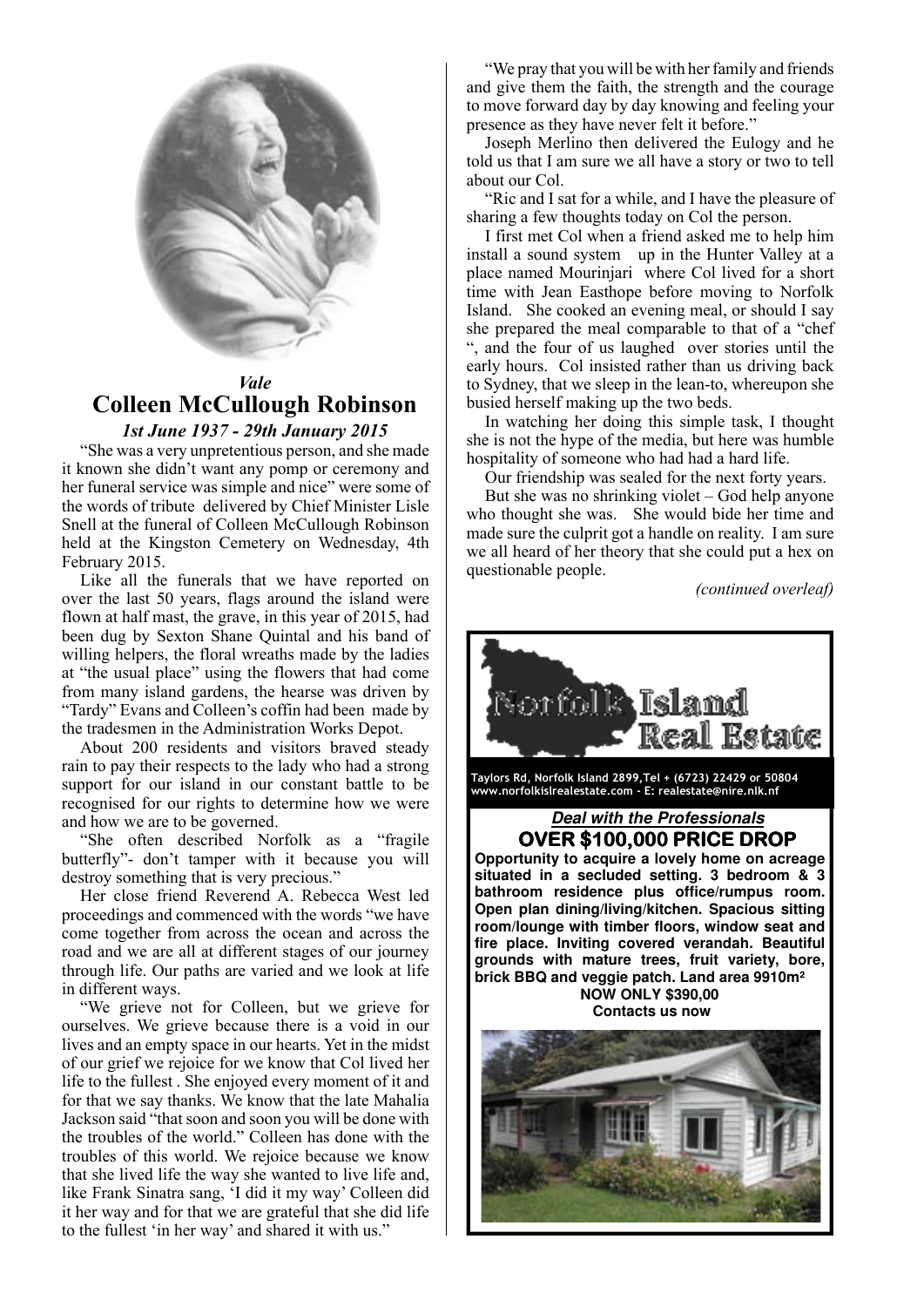### *Colleen McCullough Robinson - continued*

Nowhere was this seen better than in Col's strong support for the people of Norfolk Island in their constant battle to be recognised for their right to determine how they were, and are to be governed. Most people on Norfolk recognised that Col and her wisdom was on their side. She often described Norfolk as a "fragile butterfly.......don't tamper with it because you will destroy something very precious and beautiful".

We know that Col ruffled a few feathers when she used the terms Colonial Overlord and Bloodless Genocide in the media. She then made sure that she accompanied Ric when he travelled to the United Nation's Working Group on Indigenous People in Geneva in 1994. To this end she worked with Ric in penning letters and submissions to various Standover committees.

Col's stance on justice and equity is witnessed in her essay "Portrait of a Colonial Overlord" in her book, "Life Without the Boring Bits".

However, before all this, Mourinjari in the Hunter Valley became the place for the most important day in her life, her marriage. I can count on one hand – maybe I would get up to three fingers - the number of times that I saw Col apply make-up. On the morning of the wedding, Jean and I appeared at breakfast and Col was padding around the house in her usual trade-mark, coloured pant suit and scuffs. Then she disappeared. An hour later only to reappear as a transformed regal and elegant Col; subtle, alluring make-up, heals and a dress that said "special".

She was now ready for the first and only love of her life, Ric.

I know that Col's life with Ric was supportive and ran as a two-way street. I once said to her that I rarely came across husband and wife who are truly best friends. At the time she just beamed without saying a word – hard to believe because we all know she was never short of a word.

Her destiny became complete with Ric in her life. As well as Ric, she had a ready-made family in Melinda and Wayde. While she was not trained for motherhood – and I guess who is – Melinda and Wayde were always in her conversation with pride.

She had many friends on Norfolk. I will never forget her fiftieth birthday where I am sure half of Norfolk at the time put in a monumental effort and arrived in fancy dress that would have put Carnivale in Venice to shame.

I will not go on about her global recognition, we can and have all read of her place on the world stage – the novels, movies, musicals and historical research. However, I have to say our great, great grandchildren in the future will know the name Colleen McCullough better than we do in this generation.

But today, Ric will miss her, you and I will miss her and the world will miss her.

Rest Col. A job well done!"

Adrian Robinson then read messages from friends and family and here are a few extracts from the messages

"Today you will be hearing about Col's achievements and they could possibly fill the equivalent of one of her Roman novels. Col was never a person to shirk hard work and always admired people who displayed the same qualities.

For sometime now, Col's body has cruelly tested her. Wade joked with her that her brain was just getting too big and was trying to push the confines of her skull. The result was debilitating neuralgia, blindness and strokes that took away her joys - intellectual escapism, reading, painting and eventually even life.

But Col was much more than a big booming Amazon. Ineptitude drove her barmy. Bureaucrats were a favourite target. Unfairness and bullying irked her and she fought for the home she chose - Norfolk Island. She could never abide those of privilege or position looking down on others. When the film 'Something about Mary' made people laugh, she wouldn't watch it, hating the fact that the invalid disabled were used as a source of humour. Self mockery however, she was all for that. In her more eccentric times, guests were treated to her singing, at the top of her lungs, at the airport.

*(continued overleaf)*



## **Expression of Interest Casual Teaching 2015**

Any community members who are interested in being placed in the pool for casual (day to day) teaching at Norfolk Island Central School during 2015 are invited to submit details of their qualifications and experience to the Deputy Principal, Mr Mark Hall by close of business on Friday 13 February 2014.

**Essential Criteria:**

- Completion of tertiary qualifications and successful experience working with children,
	- either in teaching or associated activities.
- Ability to manage classroom activities and children effectively.
- Highly developed interpersonal and communication skills.
- Ability to work collaboratively as a team member.
- All applicants will be subject to police and security screening.

There should also be a willingness to work at short notice.

## **PERSONS WHO HAVE PREVIOUSLY BEEN APPROVED MUST RE-SUBMIT THEIR APPLICATIONS FOR 2015 APPROVAL.**

All enquiries in relation to applications are to be directed to Mr Mark Hall, Deputy Principal on 23000 or via email at Mark.S.Hall@det.nsw.edu.au

> *Michelle Nicholson Principal Norfolk Island Central School*